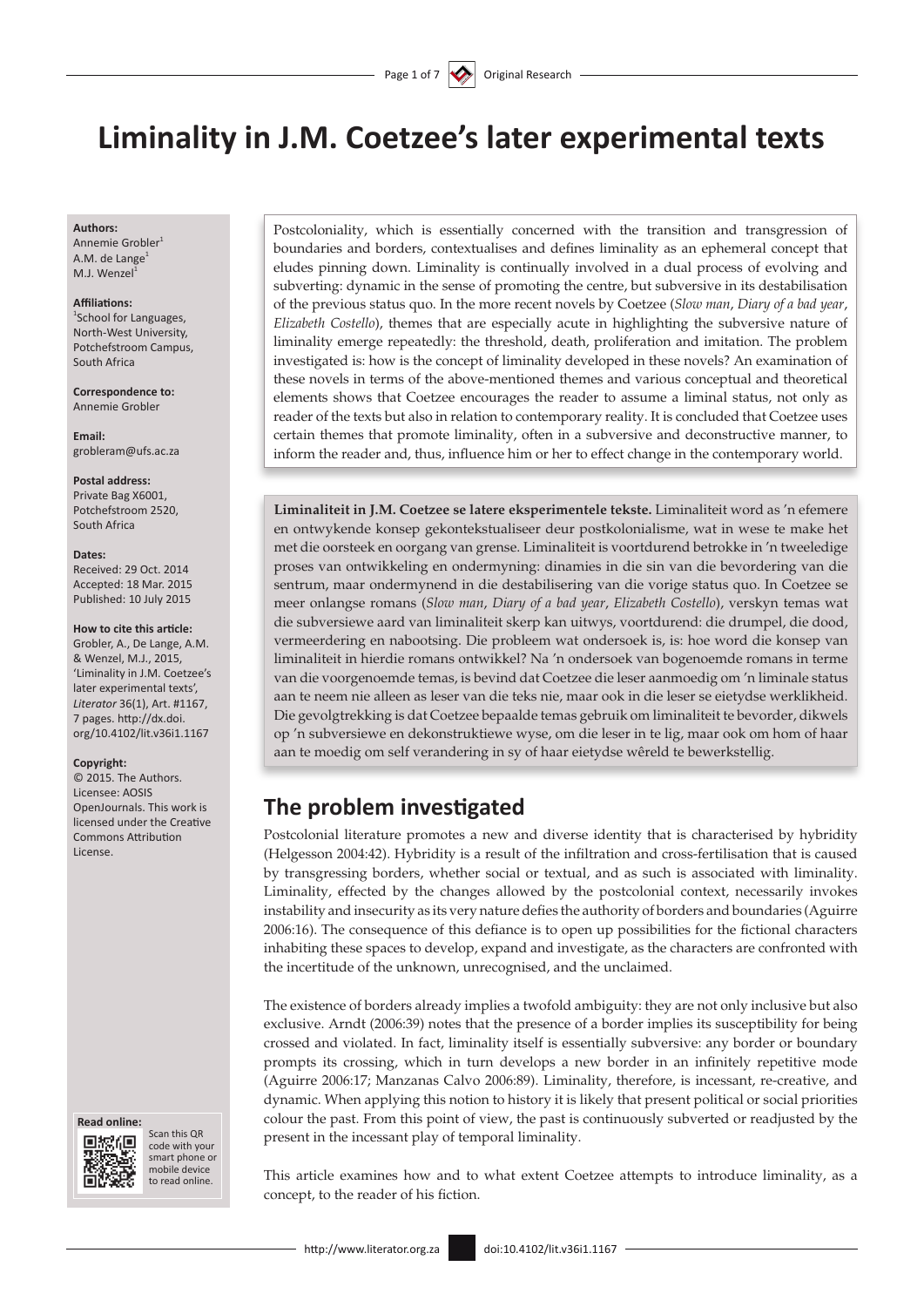## **Method of investigation**

The question stated above is investigated heuristically and empirically through the lens of a conceptual-theoretical framework which identifies concepts typically associated with postcolonial literature. The most significant of these are liminality and the development of subversion through both a variety of techniques (phasing, aporia, alternatives) and subversive themes (the threshold, death and copy or imitation) which have been identified in Coetzee's most recent texts. Theoretical sources consulted, regarding these techniques, include works by Fahraeus and Jonsson (2005), Aguirre (2006), Manzanas Calvo (2006) and Palmer (2004), as well as Du Plooy's excellent marshalling of the concept of liminality (2006).

The emphasis shifts from a theoretical point of departure, to the application of these theoretical and conceptual concepts in Coetzee's literary texts, before the findings, in this regard, are listed and discussed and a general conclusion regarding the subversive nature of liminality is formulated.

## **Conceptual and theoretical framework**

The following conceptual and theoretical elements will be used in this essay:

- subverting the past
- aporia
- phasing
- repetition
- allegorical structure
- synecdoche
- the threshold
- death
- copy and original.

A brief discussion of each one of these follows.

### **Subverting the past**

Worthington (1996:15) comments that writing cannot directly correspond with the past as it really was, but rather mediates and modulates the events of the past from a present interpretative moment. Palmer (2004:110) claims that the broad consensus amongst writers seems to be that memory is a container of possibilities in which the past is seen as actively causing or generating the present and the future. Searle (1992:187) defines memory 'as a mechanism for generating current performance', such as 'conscious thoughts and actions, based on past experience'. All these critics regard the past as actively causing or generating the present and the future.

This approach to reading is reminiscent of the Y-structure suggested by Gallagher (2002:11–31) which she primarily applies to texts that deal with time travel but which could equally well apply to the notion of an alternative history.

She argues that an alternative history, which she calls counterfactuality, exists and illustrates it with examples of time-travelling movies – where a person goes back in time in order to change the course of history in such a way that the present never happens. Instead of the commonly accepted time scheme of circular loops, she suggests a Y-scheme, in which the time traveller goes back to the point just before the events split off in different directions. She calls such a plot 'undoing', noting that it might provide a plot type needed to identify past events whose alteration or undoing would lead to a substantially different present. She links this device to 'our collective ambitions to undo certain events in our national past' (Gallagher 2002:13). These attempts are closely associated with the consequences of past discrimination based on race and gender. She explains that people are fascinated by the notion of regarding the future from the perspective of a *different* past. She mentions the example of Isaac Disraeli, who published a 'History of events that never happened' in the early 19th century. This example illustrates the human desire for imagining an alternative to reality that may be more acceptable to our minds. Cattin's (1999:15) phrase is memorable: 'allowing for the possibility of a different scene is precisely what makes us human'. These critics are cited as they are pertinent to the theoretical conclusions drawn in this article.

In the fluid and adaptable context created by liminality, Aguirre (2006:93) argues that a middle ground is constructed where the past, although unchanged, is now assessed differently. The wisdom of hindsight combines with memory and perception to create a new version of history – in which it is even possible to supplant existing history with a new version. Following this argument it is easy to comprehend that copy can replace original in the same way that representation can replace presentation (which is already a rendering, version or imitation of the historic facts). In this regard one is reminded of Fahraeus's and Jonsson (2005:1) remark that the growing interest in forms of repression and usurpation bears witness to the current concern with textual ethics in a postcolonial context.

#### **Technique: Aporia**

Derrida ([1976] 1986) uses the term aporia to refer to the point in a text which forecloses a certain outcome, a certain interpretation of the text. As such it suggests the possibility of various interpretations. In this context, Fahraeus and Jonsson (2005:7) agrees with Derrida's view of aporia as a narrative technique that conveys authorial involvement.

#### **Technique: Phasing**

The technique of phasing occurs in its simplest form when the plot is interrupted or segmented into different parts. It is common in children's stories, medieval narratives and folk tales where, for example, three sons each set off to conquer the world, each one meeting with failure until the third, youngest or elected one manages to fulfil the requirements that had been set up as prerequisites for success. It also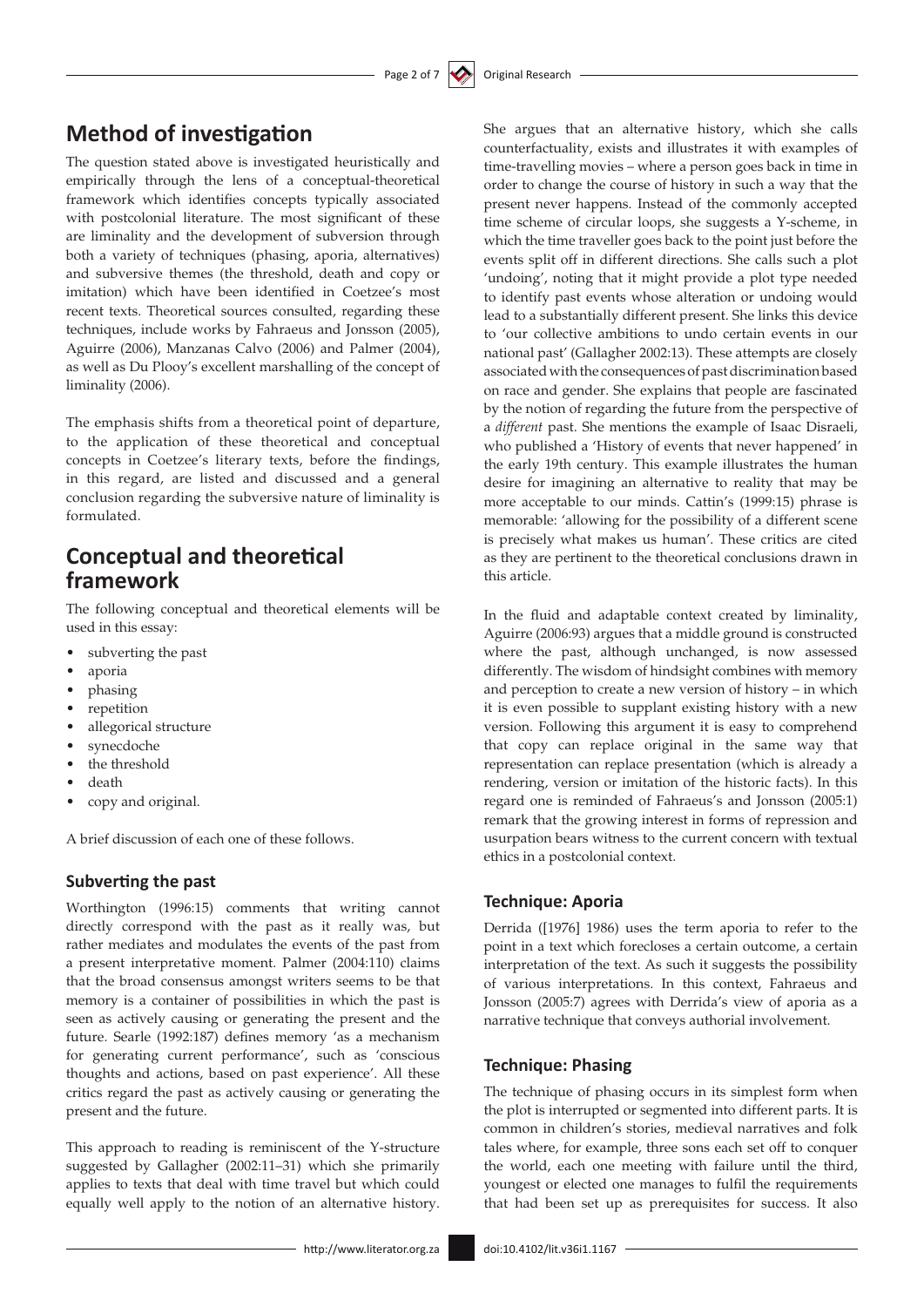echoes the kaleidoscopic image as different perspectives on the same plot are supplied in various versions.

Aguirre (2006) offers the following definition of phasing:

Phasing has a prismatic function which diffracts events into a number of significant moments or unfolds them into a sequence of episodes. In breaking down motion into several stages, phasing achieves duration, suspense, and solemnity; suggesting order, closure, disclosure, completion, finality and inevitability. It is a favourite strategy of all folk narratives, medieval storytellers and equally at work in gothic fiction. (p. 19)

According to Aguirre (2006:19), the obvious result of this technique is to retard the narrative. Related techniques include the device of the fragmented manuscript (which is illegible in places), interrupted narrative, labyrinthine spaces and withheld or insufficient information.

Aguirre (2006:20–21) notes that, from one perspective, phasing builds up a view of the cosmos which includes time itself; in another way, it defamiliarises reality, resulting in the same function performing both ways. With regard to the construction of a plot, Aguirre argues that retardation primarily affects the characters as it shapes their world and does not in the first place affect the reader's perception of reality. Therefore, this technique is viewed according to its effect on characters.

#### **Technique: Repetition**

Manzanas Calvo (2006:101) echoes Gallagher (2002:11) in noting that the convergence of the past with the present does not alter the past but alters the evaluation of it; it opens a new intermediary space beyond the real and beyond realism. Repetition, such as that produced by representing both copy and original or various versions of either, constitutes a convergence in the here and now, more than it offers an escape from the present. To me, this points to reader involvement, as these multiple layers cannot intertwine without the reader's active participation. Therefore, unlike phasing, which is associated with characterisation, the strategy of repetition can be classified as being concerned with the readers' assessment of its impact.

#### **Technique: Allegorical structure**

According to Dovey (1988:387), postcolonial allegory must of necessity be regarded as a palimpsest. Dovey (1988:394) notes that allegorical imagery in postmodernism merely simulates and appropriates but never creates original elements.

Samuelson (2006:184) observes that the allegorical structure of South African novels, published during the transition period from apartheid to rainbow nation, characteristically prefer a focus on race rather than on gender in a rhetoric of elision in which the past continues to exert control over the present. Dovey (1988:51) points out that allegory seems to surface regularly in critical or polemical atmospheres when,

for political or metaphysical reasons, there is something that cannot be said in a transparent way.

#### **Technique: Synecdoche**

Synecdoche, according to the *Oxford English dictionary* (2007:769), is a figure of speech in which a part represents the whole or vice versa. According to Boehmer (2005:190, 1998:523), synecdoche provides the connective tissue of early postcolonial writing. *The Bloomsbury guide to English Literature* comments that synecdoche is essentially associated with realistic representation as it combines attributes of similar objects. The function of synecdoche is to build up tension according to Aguirre (2006:3), mentioning it in conjunction with the representation of the Other, as a site that variously expands, absorbs or colonises.

#### **Theme: The threshold**

The threshold can be described as a waiting area that suggests a time and space in transit, an inter-medium where memory does not accumulate and which has no established paths (Manzanas Calvo 2006:92). This space is capable of creating a sense of insecurity through the absence of a past. In this sense the liminal waiting space is associated with the technique of secrecy, as it resembles a bottomless hole into which time and memory would spiral into indeterminacy. Liminal space, as a waiting area, is associated with purgatory and its connotations of penitence and purification. This indicates its relevance and similarity to the themes of death and copy or original, emphasising the complex proximity of these ideas.

#### **Theme: Death**

Death as the conclusion of all existence seems to be final and irrevocable. But is it final? The suspicion persists that death must be regarded as reaching the boundary of one plane of existence before embarking on the crossing of the frontiers to a next level of being. It seems logical to argue that death is part of a system of renewal and as such not merely symbolic of a new beginning. Instead it is a progression to a new level of being that incorporates the wisdom of experience that was gained previously. Growth cannot be accomplished without reaching and transgressing the borders in the same way that death introduces the new beginning in an infinite cycle. Death can, therefore, be regarded as liminal but also subversive, as the act of dying does not settle the matter but is the essential, preliminary step toward renewal, albeit in a changed form.

#### **Theme: Copy and original**

The relationship between the original and the copy is complex. The status of the original is both affirmed and threatened by the creation of a copy – similar to the identity of the border that is both claimed and contested from the inside as much as the outside. Also, the copy is just as much a reflection of the original as it is an impostor. The tension between original and copy encourages liminality as it threatens the status of the original but also simultaneously precludes the memory of the original from being erased.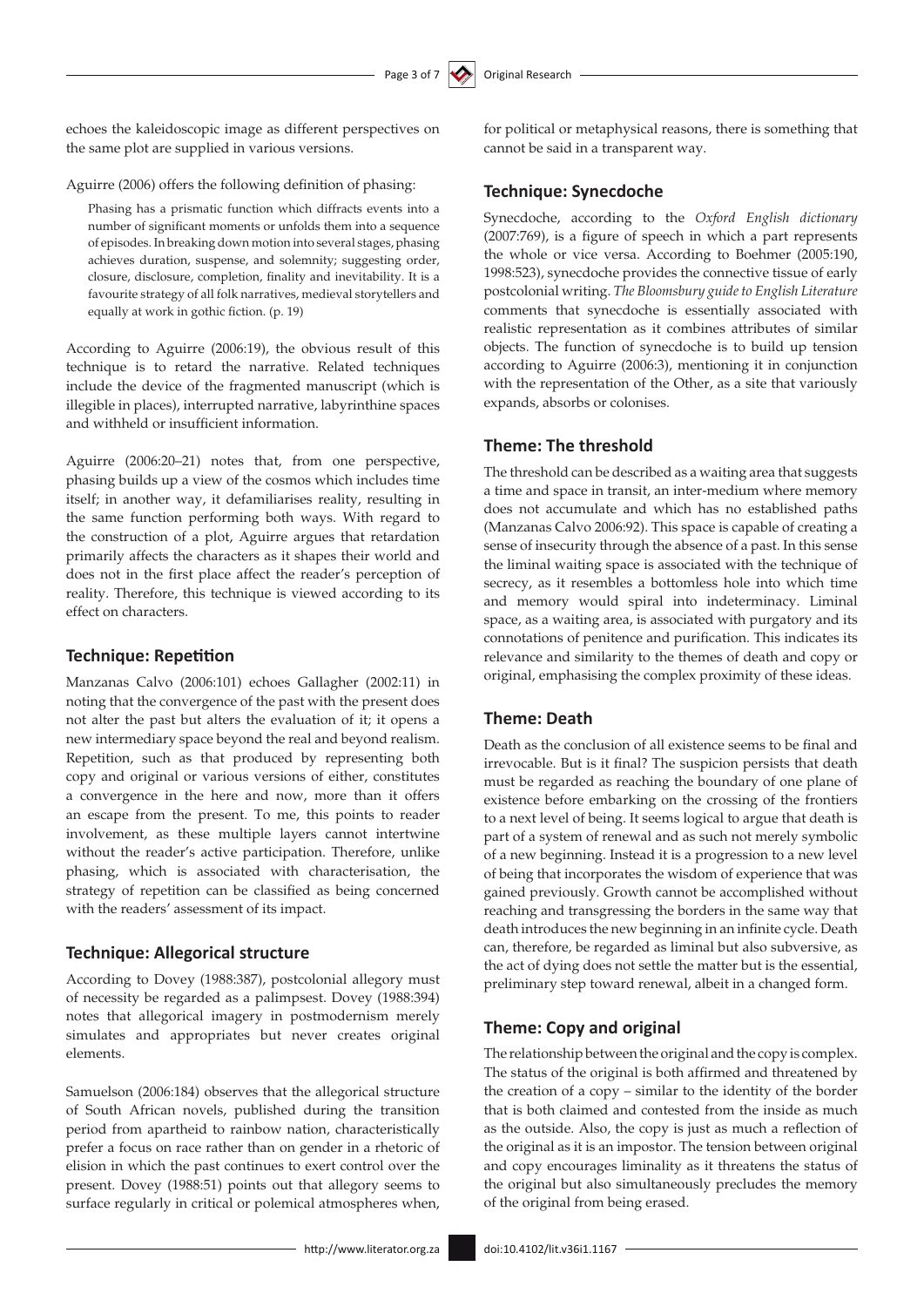## **Coetzee's application of insights, themes and techniques discussed in the conceptual-theoretical framework**

### **An alternative past**

The possibility of an alternative history features almost routinely in *Slow man*. Rayment's fervent desire to go back to his previous life, the one before the accident on Magill Road, is referred to often (Coetzee 2006:122): 'There is a second world that exists side by side with the first, unsuspected …' Also, Rayment muses that Costello is capable of fabricating a second world as she is composing two concurrent stories:

Or might the Costello woman be writing two stories at once, stories about characters who suffer a loss (sight in the one case, ambulation in the other) which they must learn to live with; and, as an experiment or even a kind of professional joke, might she have arranged for their two life-lines to intersect? (Coetzee 2006:118)

The possibility that the incident on Magill Road could have turned out differently is indicated as an aporia and emphasised by repeated reference to it, not only by Rayment (Coetzee 2006:1,19) but also by Costello (Coetzee 2006:81, 83). Rayment himself points at the possibility of Marijana consenting to his overtures instead of staying loyal to Miroslav: 'If we had had but five minutes more …' (Coetzee 2006:235).

*Slow man* contains many examples of phasing episodes, most of them as flashbacks to Rayment's childhood. He recalls his mother in France, reading idle love stories and playing the piano (Coetzee 2006:52). Rayment recalls reading a popular legend by Plato (Coetzee 2006:53) in what seems to cast Rayment himself in a caricature of the gods.

Drago is compared to Narcissus in a phasing episode (Coetzee 2006:163) and Miroslav's expertise in a different world, in his country of origin, is explained (Coetzee 2006:91) in another phasing incident. *Diary of a bad year* also employs a phasing structure but in this case it is structural in the delivery of the text: the three sections variously present different points of view, ranging from JC's private and personal persona, to Anya's points of view in relation to JC and to Alan, and to Alan's opinions on a variety of topics.

To consider the notion of allegory, it is possible to interpret Rayment's loss of his leg and his mobility as allegorical of the loss of his foundation, he being an immigrant in Australia (which could also reflect on the fact that Coetzee himself forswore his home country [South Africa] when he emigrated to Australia).

The threshold is a theme that often bears discussion in *Slow man*. Rayment is aware that Costello expects him to progress beyond a certain threshold in his relationship towards Marianna (Coetzee 2006:116), the person introduced and offered by Costello as substitute to the unavailable Marijana. Costello speaks of Marijana Jokić as [not] being 'on the stage'

(Coetzee 2006:140), inferring that she is not a character to be pushed around at whim by a director, but a person with her own separate life and intentions. Being watched creates a certain discomfort in Rayment, as he perceives, with Marianna, that he is expected to play a part that has been scripted for him – obviously ruling out the possibility of freedom to act in ways beyond what was imagined. Rayment is intensely aware of a threshold that he and Marianna need to cross. In terms of their relationship it means overcoming the barrier of their handicaps – he with struggling to adapt to the inflicted blindness and she with having to compensate for his unbalanced body. Referring to Costello, he explains to Marianna:

She is of the opinion that until I have crossed a certain threshold I am caught in limbo, unable to grow. That is the hypothesis she is testing out in my case. She probably has another hypothesis to cover you. (Coetzee 2006:112)

The threshold is regarded as a ludicrous image by the projected, imagined figure of Marianna-Natasha (at an existential threshold herself), who, in his mind, ridicules Rayment for his seriousness (Coetzee 2006:116). Likewise, Rayment's dignity is dealt a heavy blow by Ljuba, who refers to him not as 'Rocket Man', the way he would honour himself, but as 'Slow Man', as he is depicted as a figure of ridicule on the brink of the threshold (Coetzee 2006:256). 'Caught in limbo' is an apt description of what happened to Rayment during the accident on Magill Road: 'Relax! He tells himself as he flies through the air (flies through the air with the greatest of ease!), and indeed he can feel his limbs go obediently slack' (Coetzee 2006:1). Rayment's apparently matter-of-fact mention of the words *limber, limbre* or *limbo*  (Coetzee 2006:112) is not unintentional, as they conjure up associations of suspension, thus, adding depth of meaning to the juxtaposed innuendos, and also emphasising the elasticity of the threshold as liminal space.

The concept of purgatory is introduced in *Elizabeth Costello* as part of a tertiary system that dismantles the binary oppositions: inferior and superior, powerless and powerful, rich and poor of the colonialist system<sup>1</sup> to be replaced by a more complex triad, which corresponds to the idea of liminality.

#### **Theme: Death**

Death is a recurrent theme throughout Coetzee's oeuvre. In *Diary of a bad year* JC often refers to his own failing health and awareness of his mortality: 'That is part of my condition. That is part of what is happening to me' (Coetzee 2007:31). He even has a nightmarish dream in which it seems that Anya, as an angel or escort, is designated to guide him 'to the gateway of oblivion' (Coetzee 2007:59). The *strong opinion*, entitled *On the body*, discusses animal suffering and dying in the top section, presents JC's dream about his death in the middle section, and in the bottom section concerns Anya's

<sup>1.</sup>Talib (2002:3) discusses the identity of English as a language in a postcolonialist<br>phase, remarking that the English have come to regard themselves and their<br>language as necessarily bearing the evidence of both having b also potentially colonising others.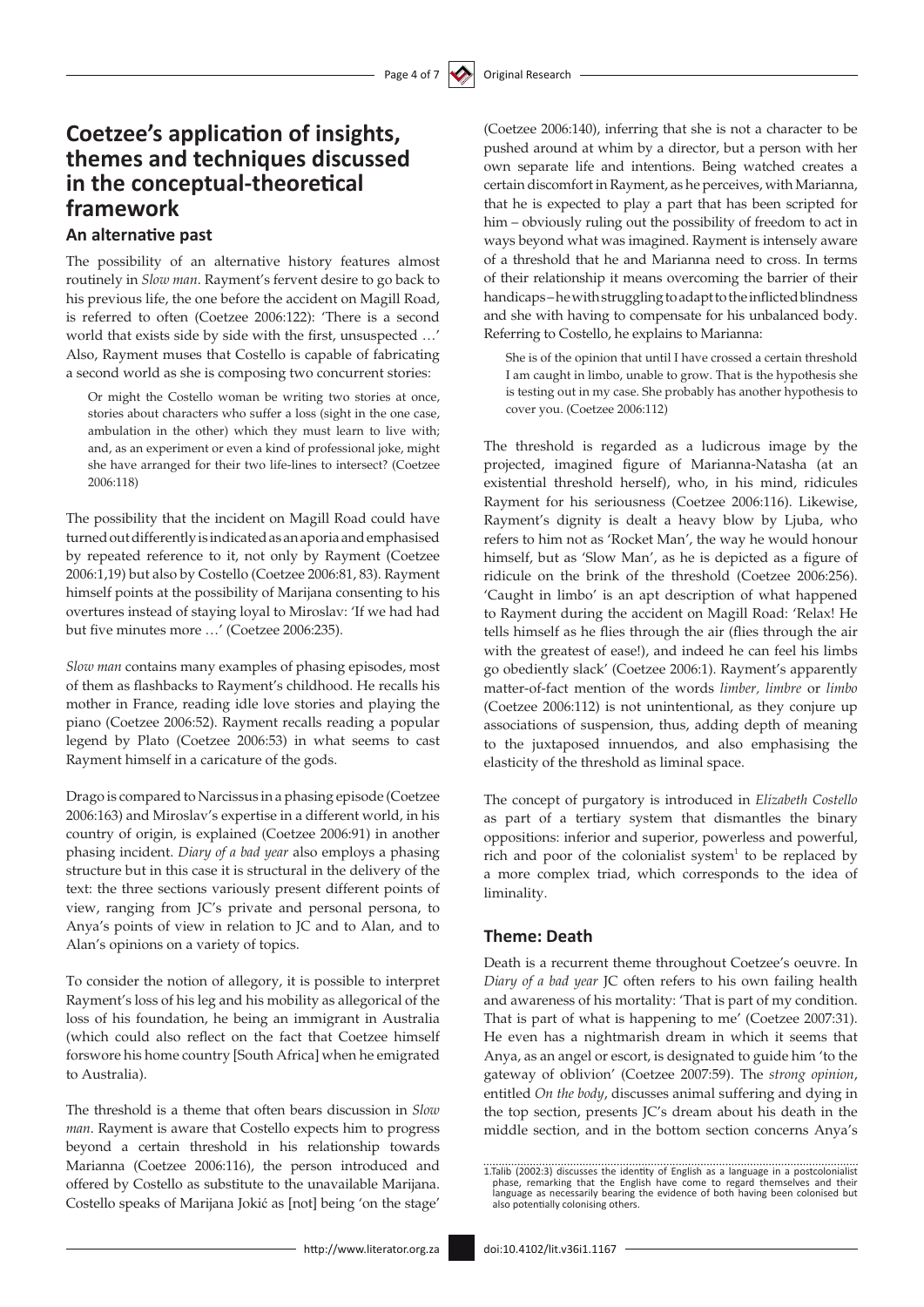argument with Alan, who wants to sue JC (which can be equated with a sophisticated, civilised execution) for having licentious thoughts about her (Coetzee 2007:59–61). Finally, when it seems inevitable that JC is dying, Anya acquiesces to become what has been referred to earlier, the unlikely angel ushering JC on his journey to the beyond.

It is interesting to note that the novel ends with Anya wishing JC farewell on his journey to the next life, which suggests the death of the fictional character JC. Whilst this could have been a symbolic way to announce the end of Coetzee's publications, this question has already been answered by the publication of his latest novel, *The childhood of Jesus* (2013), which text finally disassociates him from the fictional writer, narrator and character JC Coetzee has never failed to surprise his audience by reinventing himself and will probably do so again.

#### **Theme: Copy and original, repetition and imitation**

Repetition does not imply escaping the present, but rather indicates a convergence of everything in the here and now. It is at this point that Coetzee involves the reader in establishing significance in the text. Similar to the process in *Foe,* as Manzanas Calvo (2006:101) remarks, the dialectics between copy and original become confused when it becomes unclear which is which in *Elizabeth Costello*.

This convergence described above does not change the past, but can alter its assessment, as noted by Manzanas Calvo  $(2006:101)$  and also by Aguirre  $(2006:21)^2$ . Manzanas Calvo (2006:101) mentions that it opens a new intermediary space beyond the gate of the real and beyond the expressive means of realism where the displaced or removed past may have a major, although intermittent presence. The lack of temporal and spatial frontiers is evident in narrative terms as well, for there is no narrative closure with which to edify the reader.

The many variations of parts of *Foe* also add to the idea of copy and original. The scene between Friday and Barton which is echoed by the unnamed couple lying face to face suggests this mirror effect, as does the appearance of Barton's long-lost daughter who suddenly appears from Bahia, much to her mother's dismay.

### **Interpretation**

Aguirre (2006:93) argues that Coetzee seems to formulate a new version of existence where the borders between self and others are excluded.

Coetzee is adept at using allegory as a metafictional vehicle for his texts and applies it as a vehicle of textual layering that adds to the richness of his novels, as remarked by Head (1997:7). The inherent danger in allegory is that the *reader*  may be lured into falsely interpreting it as an absolute and

exclusive reading. Dovey (1988:394) regards Coetzee's novels as 'allegories of irony', bearing in mind that allegorical imagery in postmodernism merely simulates and appropriates but never creates original elements. Manzanas Calvo (2006:101) notes that when copy and original become totally entwined, confounding any attempt to distinguish between them, it affirms the idea that Coetzee's fiction simulates allegory without equating itself to traditional allegory.

Secrecy and various associated rhetorical devices seem capable of extending in various directions as recurrent themes and motifs in Coetzee's work. According to Birks (2007:13–16), research in psychopathology gives reasons why certain things cannot be confronted, for example: the rape in *Disgrace*. As previously pointed out, allegory seems to surface regularly in critical or polemical contexts, when, usually for controversial reasons, there is something that cannot be explicitly stated (Dovey 1988:51). This fact is relevant to Coetzee's use of allegory when writing in the South African context and may also be applied to his strategies of concealment. Ultimately, the *representation* of handicap and physical molestation allows Coetzee to reflect on the *actual* nature and position of South African subjects in their complex relation to history and society. And yet the violence itself can be a true reflection of socio-political reality. The blurring of allegory and reality creates a complex reading experience, a figuring of 'copy and original' bordering on *unheimlichkeit*, thereby adding to the traumatic quality of the events portrayed. According to Birks (2007:16), the healing of trauma can be expedited by imaginative confrontation through the reading experience. Yet Coetzee leaves it to the reader to confront whatever issues his texts may raise; he is not didactic or prescriptive.

Critics disagree about the presence or not of allegory in Coetzee's texts. In a critique on Attridge's appraisal of Coetzee, May (2007:632–637) warns against Attridge's attempts to allegorise all or any part of Coetzee's works. In the final instance, however, it is probably impossible to avoid recognising elements of allegory in any reading of Coetzee.

Synecdochal instances allow us to see Lurie, the male focaliser in *Disgrace*, as representative of a predatory yet intelligent type of academic male. The loss of Rayment's leg in *Slow man* is even more properly synecdochal, as opposed to merely representative, (as already indicated above) as figuring the loss of a part of the self when one leaves the motherland – an image which also reflects on the author's situation.

Phasing can be seen in Coetzee's *Diary of a bad year*, where the narrative is segmented into three concurrent sections, simultaneously offering perspectives by JC and Anya, along with the superscribed comments of Señor C and JC on Anya's interferences. It is also evident in *Elizabeth Costello*, where the action is divided into eight 'lessons', indicative of a progression towards the climactic culmination of reaching 'the gates' (Coetzee 2003:193). The same idea is present in *Foe*, where Susan Barton presents not one but various versions of the same history, creating a textured and multi-layered whole

<sup>2.&#</sup>x27;If we examine the construction of the plot not with regard to ourselves as readers<br>but in terms of the characters' assumptions, we will find that retardation primarily<br>affects the characters as it shapes part of their w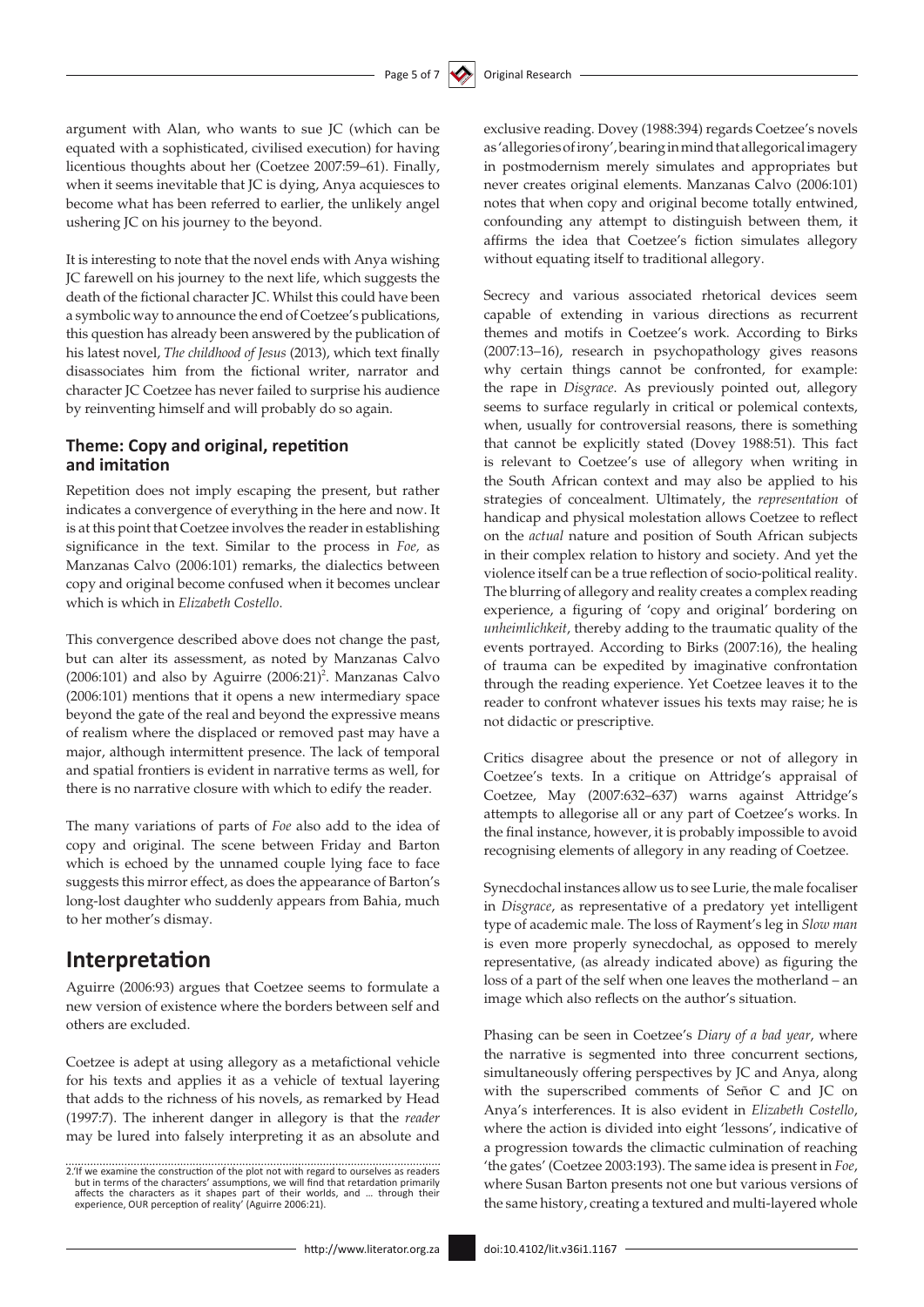in which original and copy merge, blurring the differences and confusing judgement (Coetzee 1986:113, 153). This technique functions repeatedly in *Slow man* (Coetzee 2006:81, 115, 122).

Samuelson (2006:186) explains the diptych structure as setting up a partial mirror between two sets of relations. This structure can be indicated in *Foe*, for example, in the scenes of discovery between Susan Barton and the unnamed narrator, but also in the description of Barton meeting and coming face to face with her own daughter (Coetzee 1986:73–75). Using this structure Coetzee creates texture and repetition in the novel, similar to the repetitive instances in *Slow man* (Coetzee 2006:81, 115, 122) where Rayment desires for a different outcome to the fateful incident on Magill Road – but also in other instances. These instances illustrate Coetzee's application of the technique of aporia, suggesting the possibility of a different outcome, but combined with the confusion of repetition that is brought about by a blurring of copy and original.

A variation of phasing is repetition. The re-writing (or repeating) of Daniel Defoe's *Robinson Crusoe* provides the familiar site of numerous repetitions which allows *Foe* to become a literary palimpsest, superimposed upon an already jumbled layering of images. Dovey (1988:332) rightly remarks that the result of this multi-layering is that it becomes impossible to distinguish between what was original and what was superimposed. Manzanas Calvo (2006:101) adds that copy and original intertwine causing one to resemble the other, blurring the distinctions and, therefore, perpetuating the image.

Coetzee uses this technique regarding Susan Barton and her relationships with the Captain, with Cruso, with Foe and with Friday, to develop an intricate debate set amidst the discourses of feminism, postcolonialism and postmodernism, resulting in what Dovey (1988:334) calls 'an almost too-fertile ground for criticism': a debate that infinitely echoes the repetitive and innovative notions of liminality.

Ogden (2010:475–477) argues in favour of my claim that the textual construction of *Diary of a bad year,* together with *Elizabeth Costello*, constitutes an experiment in liminality, one that interrogates the traditional boundaries between fiction and 'knowledge'. Costello, as a liminal character, stands not as acclaimed writer but unknown and unremembered, alien to a common heritage or burden of remembering (Manzanas Calvo 2006:92). In my opinion this signifies that no growth or development is possible for Costello. This is important as it leaves the reader with the burden of passing judgement.

Costello insists that she only writes down, without passing judgement, similar to a secretary:

It is not for me to interrogate, to judge what is given to me. I merely write down the words and then test them, test their soundness, to make sure that I have heard right. (Coetzee 2003:199)

It is significant to note that this is in sharp contrast to what Coetzee expects of his readers – *they* are forced to judge, to participate! In *Diary of a bad year* Anya is also alluded to as a 'segretaria', adding a little Filipina flavour; which is possibly also an allusion to 'segregation'. Coetzee's ironic intent is very clear as Anya's lack of interpretative skills and basic knowledge precludes her from recording JC's opinions and arguments without mediation. To be fair, she makes her own interpretations and draws her own conclusions, showing an enterprising spirit that does not solicit patronisation.

Anya and Costello illustrate different positions and, therefore, may be regarded as one another's foil. Costello acts as a medium, as indicated by Graham (2006:225), but ironically denies herself the authority to intervene; Anya by contrast is supposed only to write down whilst she actively attempts to interpret.

In confessing before her jurors, Costello does not establish a beginning or end, but rather a middle ground where all voices are legitimate in their own right. This seems to create a new version of existence where the borders between the self and the other have been dismantled. Manzanas Calvo (2006:93) remarks that it is interesting that self-fashioning is similar and simultaneous to self-unfashioning. It is a space full of intellectual possibilities, inviting moral hybridity and moral possibility. The point here is that identity is not established without allusion to what is excluded. Just as identity cannot be defined only by the self without reference to the meaningful other, and liminality hinges as much on inclusion as on exclusion, just as disgrace is a part of grace – as Lurie finally learns (Coetzee 2000:220).

The author's move to Australia, possibly metafictionally documented in *Slow man,* increases the suspicion that he has an affective agenda with his texts. Whilst *Elizabeth Costello* attempts to present the implied author's points of view through the mediation of the fictional character Costello, it is clear that *Diary of a bad year* divulges more intimate personal details regarding the author's interpretation of his responsibility towards effecting change in postcolonial society. Both *Diary of a bad year* and *Elizabeth Costello* include references to the concurrent postcolonial world and current political affairs that provide an anchor in spatial and temporal terms, emphasising the credibility of the texts as 'real'. Coetzee skilfully transfers responsibility for ethical choices from himself as transparent author to the reader. This process relieves him of the burden of accepting responsibility for the consequence of choices (in other words, the change) and also transfers this to the reader – making the reader co-responsible for the text. It is typical of deconstructionist theory to deny the authority of the author as sole creator of the text (Baker 2005:46; Helgesson 2004:22). A decided advantage of this technique is that it creates a vehicle for the author to apply various distancing strategies to his text. The strategies enable Coetzee to open up the possibilities of interpretation and intention of his